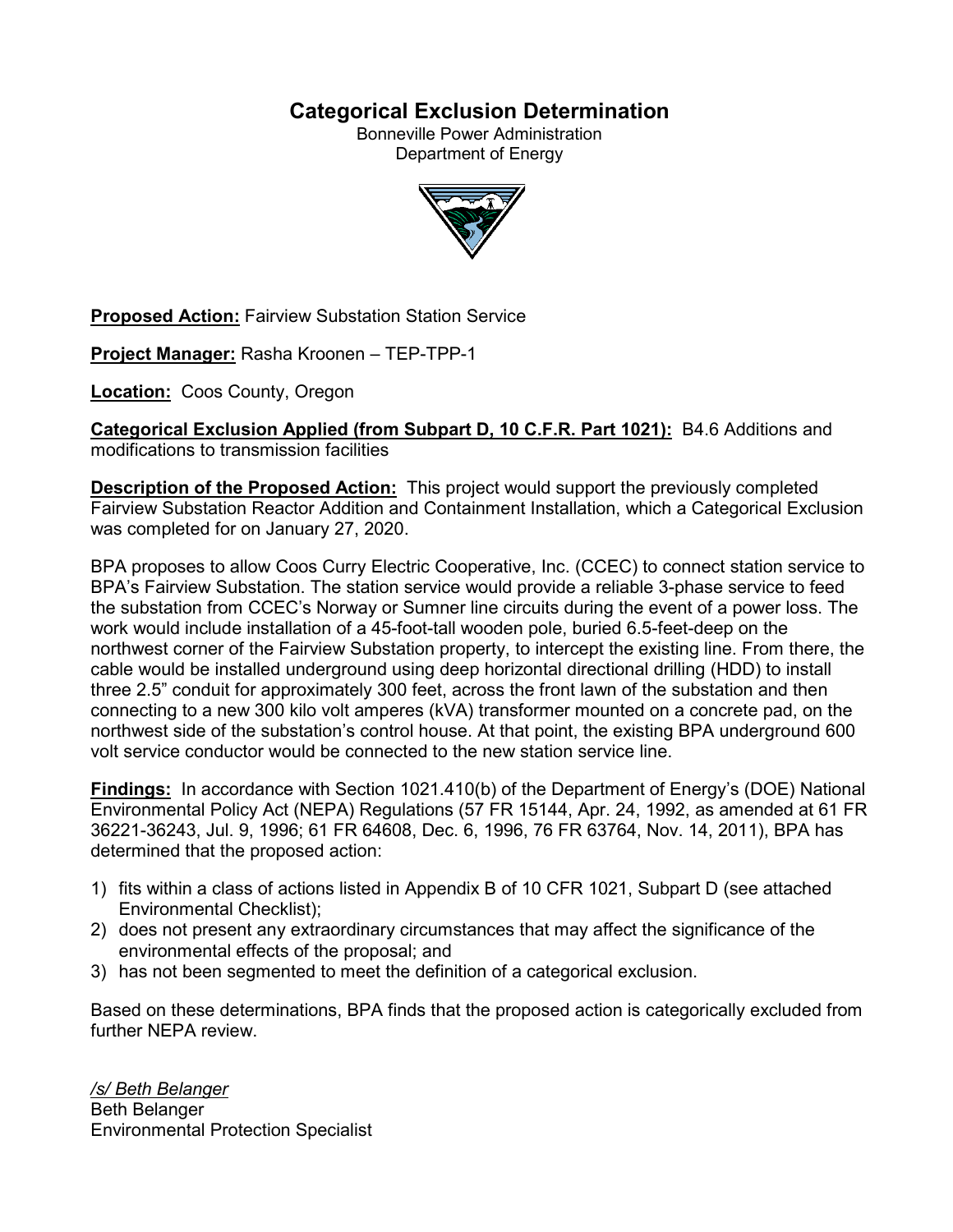Concur:

*/s/ Sarah T. Biegel* 4/27/2022 Sarah T. Biegel Date NEPA Compliance Officer

Attachment: Environmental Checklist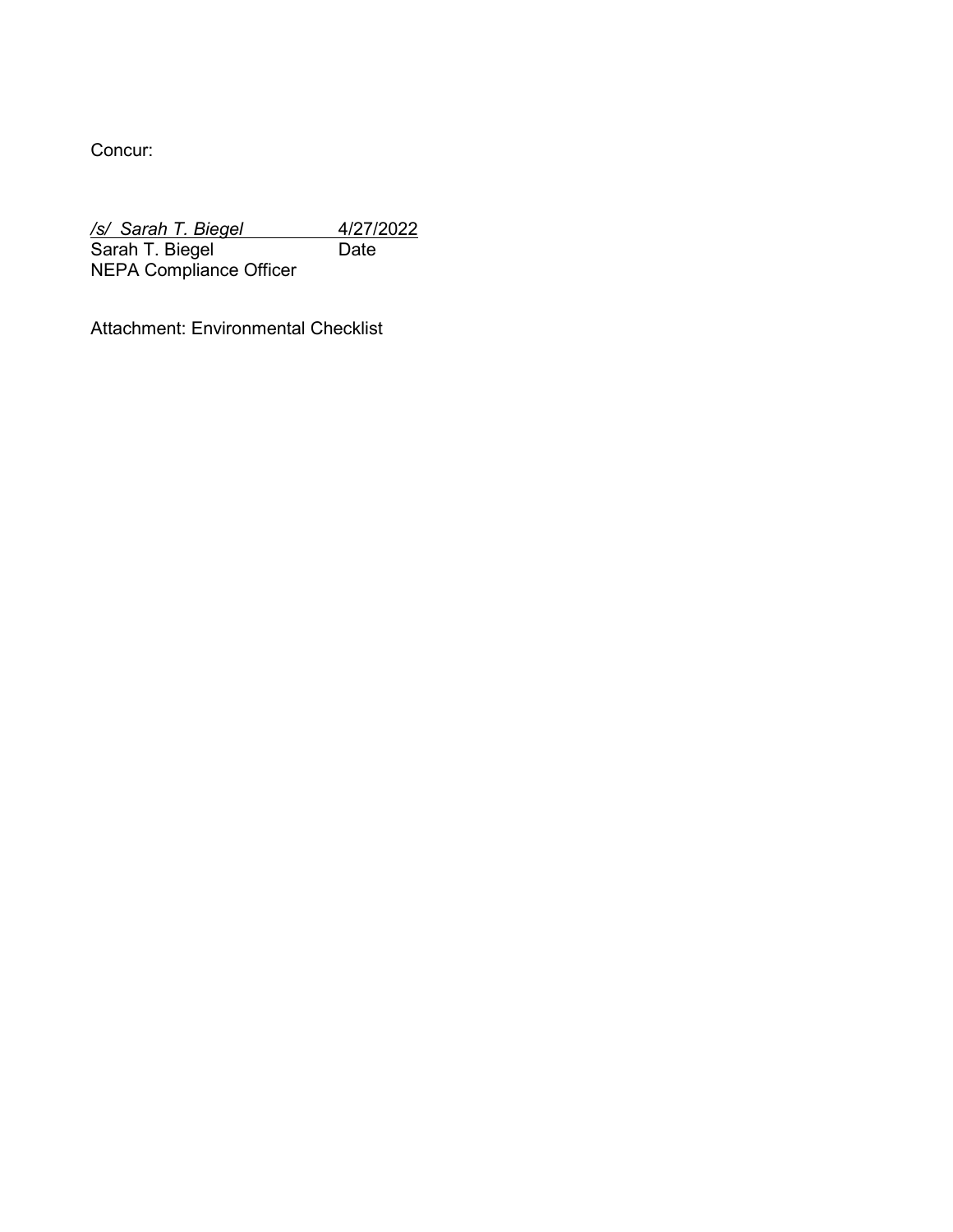# **Categorical Exclusion Environmental Checklist**

This checklist documents environmental considerations for the proposed project and explains why the project would not have the potential to cause significant impacts on environmentally sensitive resources and would meet other integral elements of the applied categorical exclusion.

# **Proposed Action: Fairview Substation Station Service**

# **Project Site Description**

The project location is on BPA fee-owned property at the Fairview Substation property in Coos County, Oregon. The legal description is Section 24, Township 27 South, Range 12 West. The proposed project area is across the front lawn of the substation property, which parallels Lone Pine Lane. The North Fork Coquille River is located 0.35 mile to the south and Evans Creek is located 0.09 mile to the east of the project area. The vegetation in the project area consists of sod grass and is regularly mowed.

# **Evaluation of Potential Impacts to Environmental Resources**

## **1. Historic and Cultural Resources**

Potential for Significance: No with Conditions

Explanation: On August 18, 2021, BPA sent consultation initiation letters to the following entities: Coquille Indian Tribe; Cow Creek Band of Umpqua Tribe of Indians; Confederated Tribes of the Coos, Lower Umpqua, and Siuslaw Indians (CTCLUSI); Confederated Tribes of the Grand Ronde; Confederated Tribes of Siletz Indians; and the Oregon State Historic Preservation Office (SHPO). On September 16, 2021, the CTCLUSI requested an Inadvertent Discovery Plan be in place for construction, and that an archaeological monitor be present to monitor the installation of the new pole and the horizontal directional drilling (HDD) entrance and exit pits. On October 7, 2021, the Coquille Indian Tribe requested they be given at least 72-hour notice prior to construction, so they have the opportunity to provide a tribal monitor onsite during construction activities. On February 7, 2022, BPA sent an archaeological survey report for the project area, along with a determination of "no adverse effect" for project activities. On April 21, 2022, the Oregon SHPO concurred with BPA's determination of "no adverse effect." To date, BPA has not received any other responses.

#### Notes:

- Provide at least 72-hour notice to the Coquille Indian Tribe, prior to construction, so that they can have a tribal monitor present during construction activities.
- A BPA Cultural Resources monitor must be on site for all ground-disturbing activities related to the new pole installation and the HDD entrance and exit points.

### **2. Geology and Soils**

Potential for Significance: No

Explanation: The project would not significantly impact geology or soils, because minimal soil disturbance would occur. A 6.5-foot-deep hole would be excavated to install the new wooden power pole. The excavated soils would be used to backfill the hole and would be mounded around the base of the pole at ground level. Any surplus soils that could not be re-used would be required to be disposed of in an upland location or at an approved disposal facility off-site.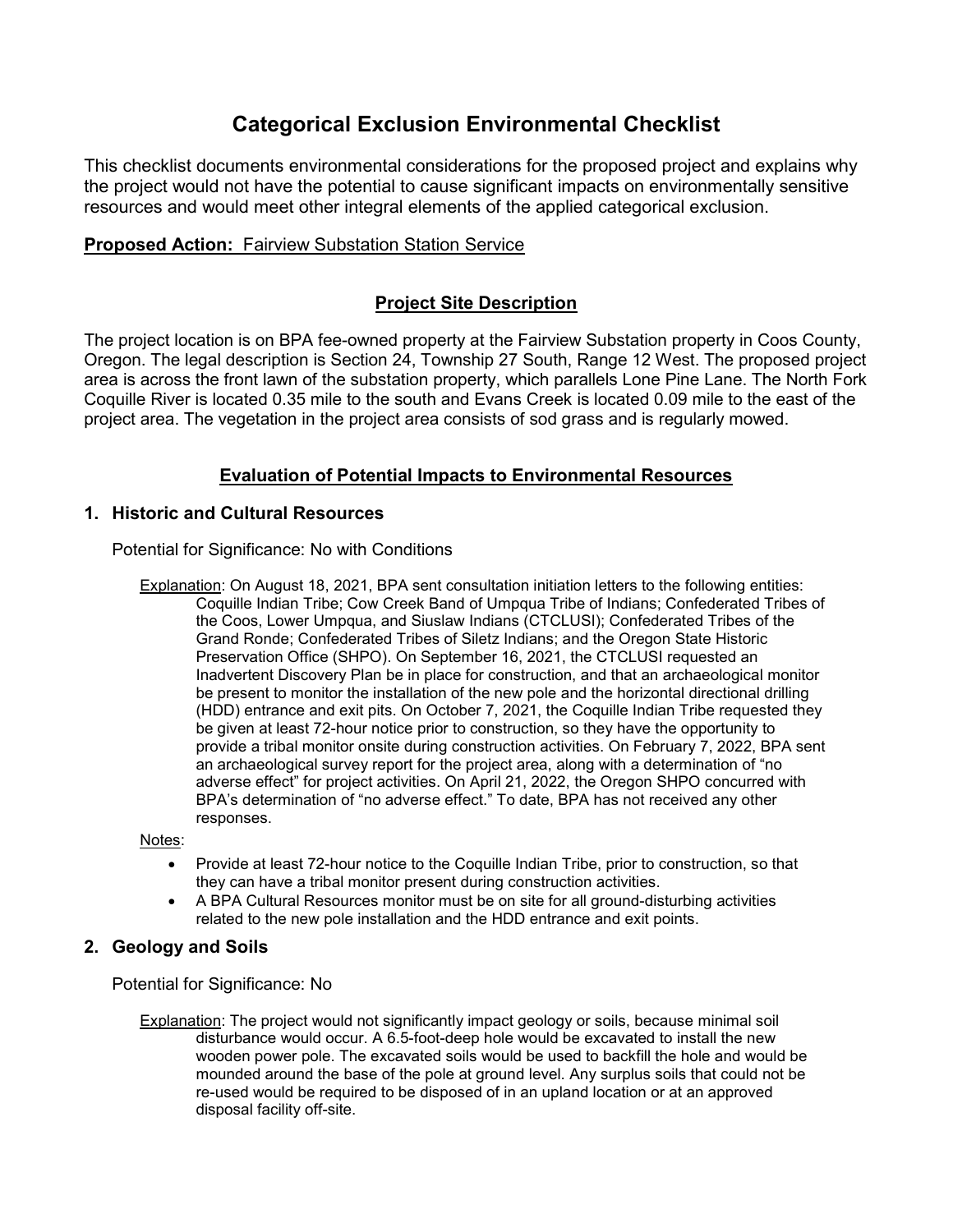### **3. Plants (including Federal/state special-status species and habitats)**

Potential for Significance: No

Explanation: There are no Federal or state special-status plant species or habitats present at the project location. The project would disturb a minor amount of sod grass lawn.

#### **4. Wildlife (including Federal/state special-status species and habitats)**

Potential for Significance: No

Explanation: There are no Federal or state special-status wildlife species or habitats present at the project location. The project is taking place between a well-traveled road and the substation; therefore, there would be no impacts to wildlife.

#### **5. Water Bodies, Floodplains, and Fish (including Federal/state special-status species, ESUs, and habitats)**

Potential for Significance: No

Explanation: There are no water bodies, floodplains, or fish species present at or near the project location; therefore, there would be no impacts to these resources.

#### **6. Wetlands**

Potential for Significance: No with Conditions

Explanation: There are no wetlands within the project area; therefore, there would be no impacts to wetlands.

Notes:

• Excess excavated soils would be required to be disposed of in an upland location or off-site at an approved disposal facility.

#### **7. Groundwater and Aquifers**

Potential for Significance: No

Explanation: The nearest EPA Region 10 Sole Source Aquifer is 175 miles northeast of the project location; therefore, no impacts are expected.

#### **8. Land Use and Specially-Designated Areas**

Potential for Significance: No

Explanation: The installation of station service would be consistent with the existing use of the site. There are no specially-designated areas within or near the project area. There would be no impacts to either land use or specially-designated areas.

#### **9. Visual Quality**

Potential for Significance: No

Explanation: The installation of a new utility pole would be consistent with the existing surrounding landscape. There would be no impacts to the visual quality in the project area.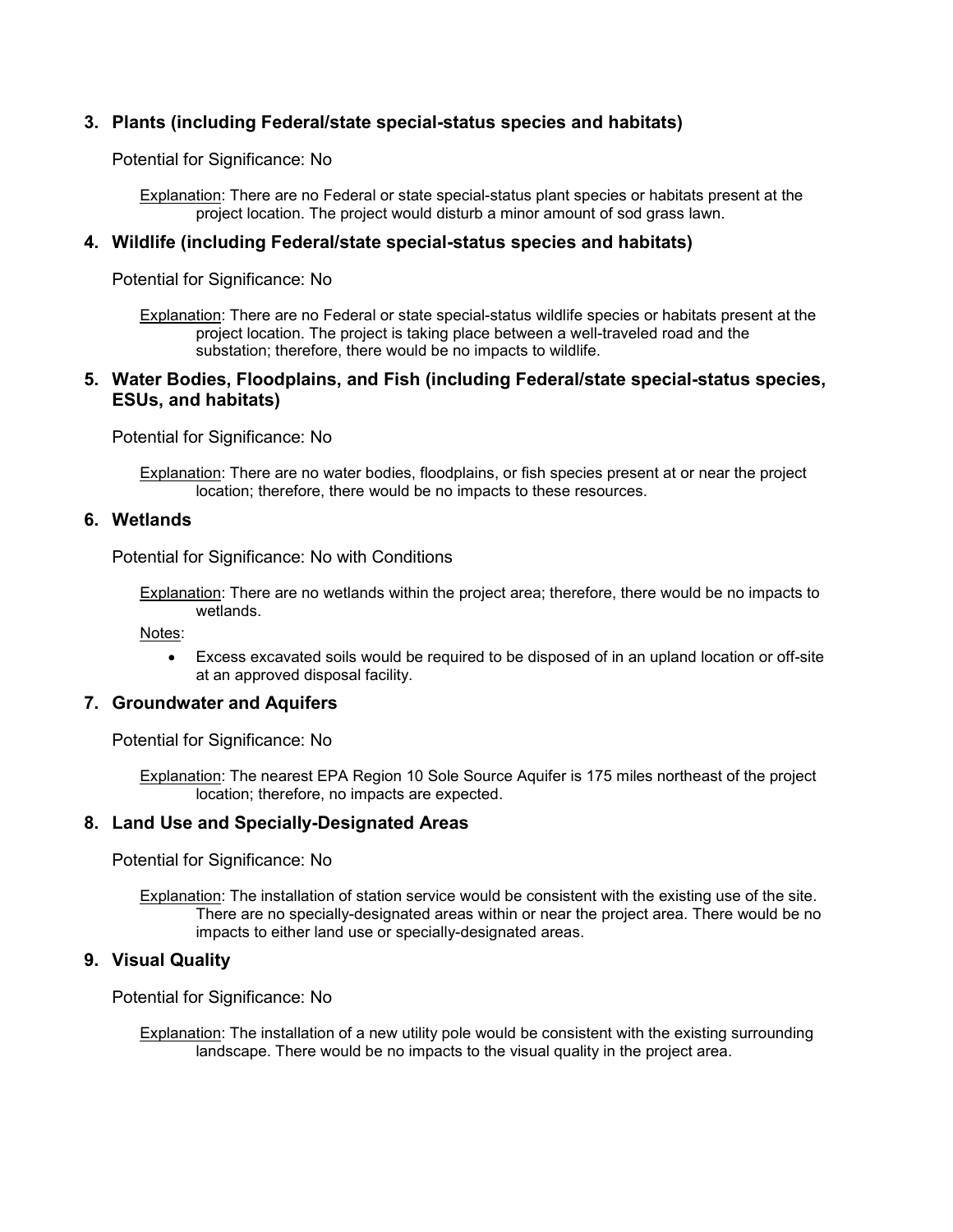#### **10. Air Quality**

Potential for Significance: No

Explanation: A small amount of fugitive dust may occur during construction, but the overall air quality would not change after completion of construction activities.

#### **11. Noise**

Potential for Significance: No

Explanation: Construction noise would occur during daylight hours and would be consistent with the ambient noise of the substation and vehicular traffic on the adjacent roadway. After construction, there would be no change to the overall noise level at the location.

#### **12. Human Health and Safety**

Potential for Significance: No

Explanation: The project would not negatively impact human health or safety. This additional power source would create electrical redundancy to maintain system reliability and therefore, reduce the amount of unplanned electrical outages.

#### **Evaluation of Other Integral Elements**

The proposed project would also meet conditions that are integral elements of the categorical exclusion. The project would not:

**Threaten a violation of applicable statutory, regulatory, or permit requirements for environment, safety, and health, or similar requirements of DOE or Executive Orders.**

Explanation: N/A

**Require siting and construction or major expansion of waste storage, disposal, recovery, or treatment facilities (including incinerators) that are not otherwise categorically excluded.**

Explanation: N/A

**Disturb hazardous substances, pollutants, contaminants, or CERCLA excluded petroleum and natural gas products that preexist in the environment such that there would be uncontrolled or unpermitted releases.**

Explanation: N/A

**Involve genetically engineered organisms, synthetic biology, governmentally designated noxious weeds, or invasive species, unless the proposed activity would be contained or confined in a manner designed and operated to prevent unauthorized release into the environment and conducted in accordance with applicable requirements, such as those of the Department of Agriculture, the Environmental Protection Agency, and the National Institutes of Health.**

Explanation: N/A